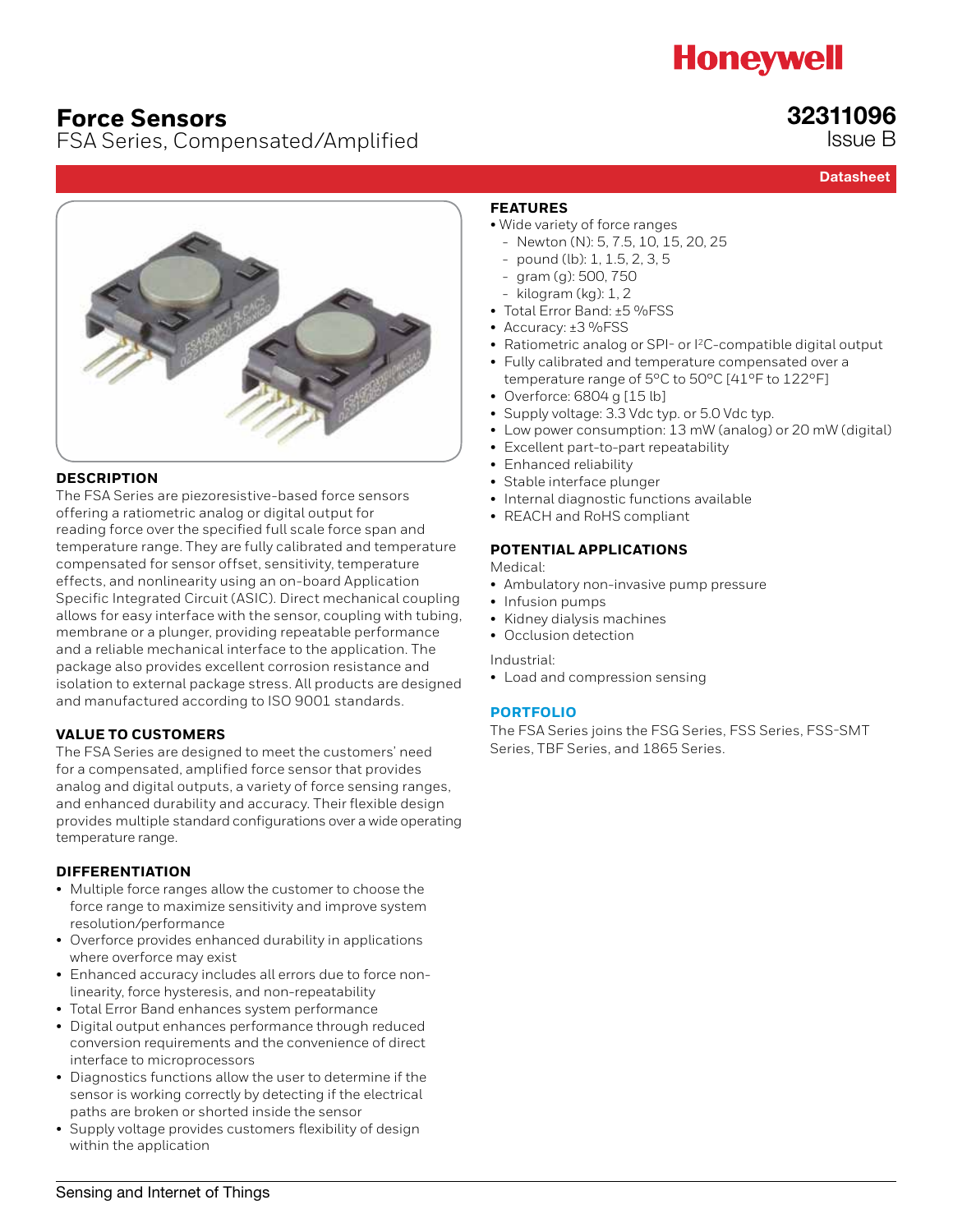**Table 1. Operating Specifications**

|                                                                                | <b>Analog</b>            |                          | <b>Digital</b>                   |                          |                          |                          |                             |
|--------------------------------------------------------------------------------|--------------------------|--------------------------|----------------------------------|--------------------------|--------------------------|--------------------------|-----------------------------|
| <b>Characteristic</b>                                                          |                          |                          |                                  |                          |                          | Unit                     |                             |
|                                                                                | Min.                     | Typ.                     | Max.                             | Min.                     | Typ.                     | Max.                     |                             |
| Supply voltage $(\mathsf{V}_{\mathsf{supply}})^{.1,2,3}$<br>3.3 Vdc<br>5.0 Vdc | 3.0<br>4.75              | 3.3<br>5.0               | 3.6<br>5.25                      | 3.0<br>4.75              | 3.3<br>5.0               | 3.6<br>5.25              | Vdc                         |
| Supply current:<br>3.3 Vdc<br>5.0 Vdc                                          | $\overline{\phantom{0}}$ | 2.0<br>2.6               |                                  |                          | 2.8<br>3.9               | 3.9<br>4.6               | mA                          |
| Power input                                                                    | 13                       |                          |                                  | 20                       |                          |                          | mW                          |
| Operating temperature range <sup>4</sup>                                       | 0[32]                    | $\overline{\phantom{0}}$ | 70 [158]                         | 0[32]                    | $\equiv$                 | 70 [158]                 | $^{\circ}$ C $[^{\circ}$ F] |
| Compensated temperature range <sup>5</sup>                                     | 5[41]                    | $\overline{\phantom{0}}$ | 50 [122]                         | 5[41]                    | $\overline{\phantom{0}}$ | 50 [122]                 | °C[°F]                      |
| Storage temperature range                                                      | $-40$ [ $-40$ ]          | $\qquad \qquad -$        | 85 [185]                         | $-40$ [ $-40$ ]          | $\qquad \qquad -$        | 85 [185]                 | $^{\circ}$ C $[^{\circ}$ F] |
| Startup time (power up to data ready)                                          | $\overline{\phantom{0}}$ |                          | 5                                |                          |                          | 3                        | ms                          |
| Response time                                                                  | $\overline{\phantom{0}}$ | $\mathbf 1$              | $\overline{\phantom{0}}$         | $\overline{\phantom{0}}$ | 0.42                     | 0.84                     | ms.                         |
| Clipping limit:<br>upper<br>lower                                              | 2.5                      | $\overline{\phantom{0}}$ | 97.5<br>$\overline{\phantom{0}}$ | $\overline{\phantom{0}}$ | $\overline{\phantom{0}}$ | $\overline{\phantom{0}}$ | $0/6V_{\text{supply}}$      |
| SPI/I <sup>2</sup> C voltage level:<br>low<br>high                             |                          |                          |                                  | 80                       |                          | 20<br>$\qquad \qquad -$  | $0/6V_{\text{supply}}$      |
| Pull up on SDA/MISO, SCL/SCLK, SS                                              |                          |                          |                                  | $\mathbf{1}$             |                          | $\overline{\phantom{0}}$ | kOhm                        |
| Accuracy <sup>6</sup>                                                          |                          |                          | ±3                               |                          |                          | ±3                       | %FSS <sup>7</sup> BFSL      |
| Total Error Band <sup>8</sup>                                                  | $\overline{\phantom{0}}$ |                          | ±5                               | $\overline{\phantom{0}}$ | $\overline{\phantom{0}}$ | ±5                       | %FSS                        |
| Output resolution                                                              |                          |                          | $\overline{\phantom{0}}$         | 12                       |                          |                          | bits                        |
| Long term stability <sup>9</sup>                                               |                          | ±1.3                     | $\overline{\phantom{0}}$         | $\overline{\phantom{0}}$ | ±1.3                     | $\overline{\phantom{0}}$ | %FSS                        |

<sup>1</sup>Sensors are either 3.3 Vdc or 5.0 Vdc based on the catalog listing selected.

<sup>2</sup>Ratiometricity of the sensor (the ability of the device output to scale to the supply voltage) is achieved within the specified operating voltage.

<sup>3</sup>The sensor is not reverse polarity protected. Incorrect application of supply voltage or ground to the wrong pin may cause electrical failure.

4Operating temperature range: The temperature range over which the sensor will produce an output proportional to force.

5Compensated temperature range: The temperature range over which the sensor will produce an output proportional to force within the specified performance limits.

<sup>6</sup>Accuracy: The maximum deviation in output from a Best Fit Straight Line (BFSL) fitted to the output measured over the force range at 25°C [77°F]. Includes all errors due to force non-linearity, force hysteresis, and non-repeatability.

7Full Scale Span (FSS): The algebraic difference between the output voltage at full scale force and the output at zero force.

8Total Error Band (TEB): Combined error from calibration, accuracy and temperature effects over the compensated temperature range at 5.0 V from 15 %FSS to 95 %FSS.

9Long-term stability after 1000 hr of operation at 25°C [77°F].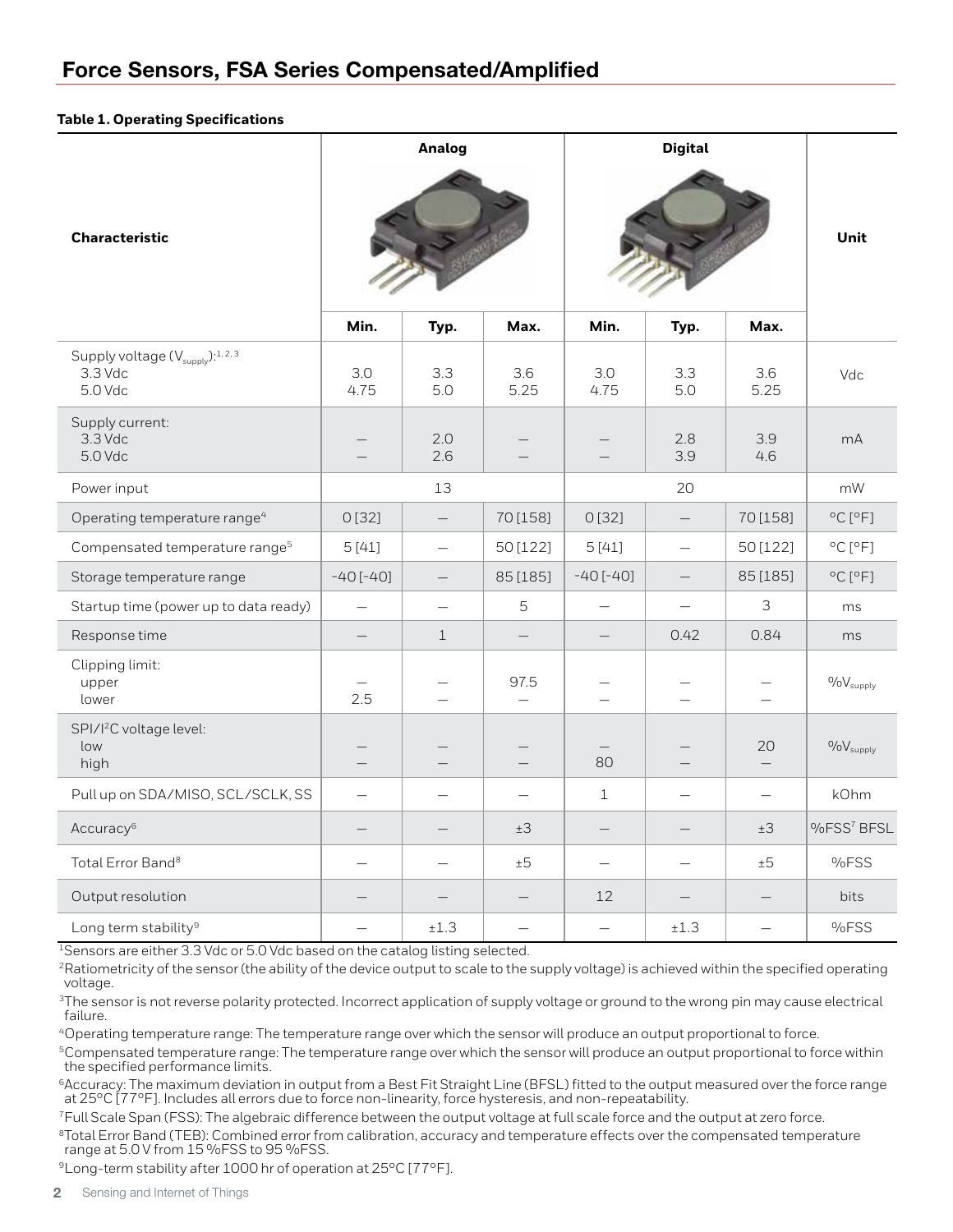# Force Sensors, FSA Series Compensated/Amplified

#### **Table 2. Environmental Specifications**

| <b>Characteristic</b> | <b>Parameter</b>                                |  |  |
|-----------------------|-------------------------------------------------|--|--|
| Humidity              | 0% to 95% RH, non-condensing                    |  |  |
| Vibration             | MIL-STD-202, Method 214, Condition $1E(16.9 G)$ |  |  |
| Shock                 | MIL-STD-202, Method 213, Condition F (1500 G)   |  |  |
| Life <sup>1</sup>     | 1 million full scale force cycles minimum       |  |  |

<sup>1</sup>Life may vary depending on specific application in which the sensor is utilized.

#### **Table 3. Materials1**

| Component             | <b>Material</b>                |  |  |
|-----------------------|--------------------------------|--|--|
| Covers                | high temperature polyamide     |  |  |
| Plunger               | stainless steel 316            |  |  |
| Substrate             | alumina, ceramic               |  |  |
| Adhesives             | epoxy, silicone                |  |  |
| Electronic components | ceramic silicon, glass, solder |  |  |

1Contact Honeywell customer service for detailed material information.

#### **Table 4. Absolute Maximum Specifications**

| <b>Characteristic</b>                                          | Min.                      | Max.                      | <b>Unit</b>                  |  |
|----------------------------------------------------------------|---------------------------|---------------------------|------------------------------|--|
| Supply voltage                                                 | $-0.3$                    | 6.0                       | Vdc                          |  |
| Voltage on any pin                                             | $-0.3$                    | $V_{\text{supply}} + 0.3$ | V                            |  |
| Digital interface clock frequency:<br><b>SPI</b><br>${}^{12}C$ | 50<br>100                 | 800<br>400                | kHz                          |  |
| ESD susceptibility (human body model)                          | 2                         |                           | kV                           |  |
| Storage temperature range                                      | $-40$ [ $-40$ ]           | 85 [185]                  | $^{\circ}$ C [ $^{\circ}$ F] |  |
| Overforce limit                                                |                           | 6804 [15]                 | $g$ [lb]                     |  |
| Minimum operating voltage                                      | $2.8$ Vdc                 |                           |                              |  |
| Lead soldering time and temperature                            | 4 s max. at 220°C [428°F] |                           |                              |  |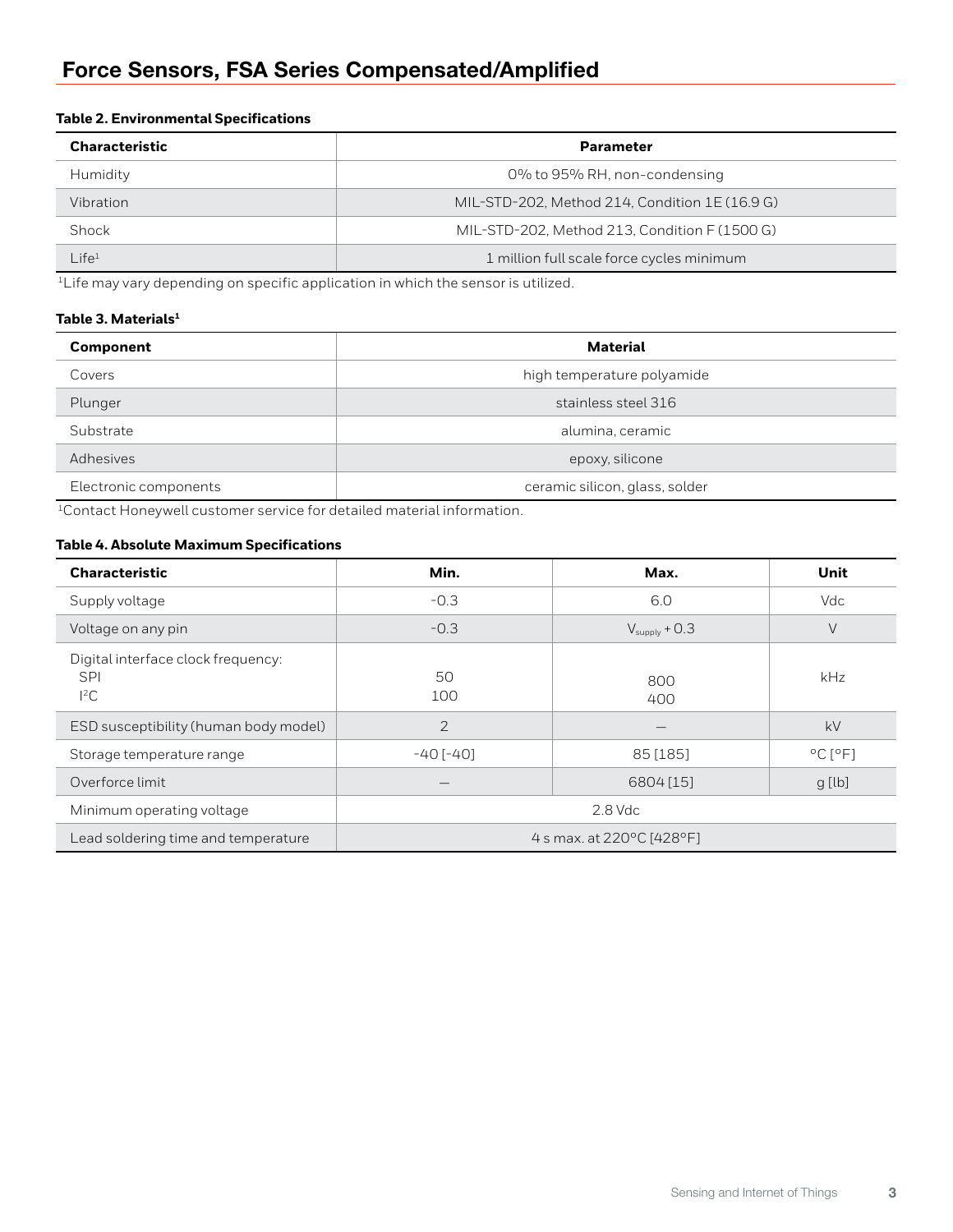#### **Figure 1. Nomenclature and Order Guide**

For example, FSAGPNXX001LCAA3 defines an FSA Series Force Sensor, gel coupling, plunger contact element, no diagnostics, 2 lb force range, force unit in pounds, compression force type, analog output, 10% to 90% transfer function, 3.3 Vdc supply voltage



1 Custom designations available upon request.

2 Consult with factory.

3 For other available transfer functions, contact Honeywell customer service.

FSAGPDXX010WCAA5 FSAGPDXX001RCAB5 FSAGPNXX1.5LCAC5 FSAGPNXX003LCAC5 FSAGPNXX010WC2C3 FSAGPNXX001RC4C5 FSAGPDXX005LCSB5 FSAGPDXX1.5LC5B5 COMMON CATALOG LISTINGS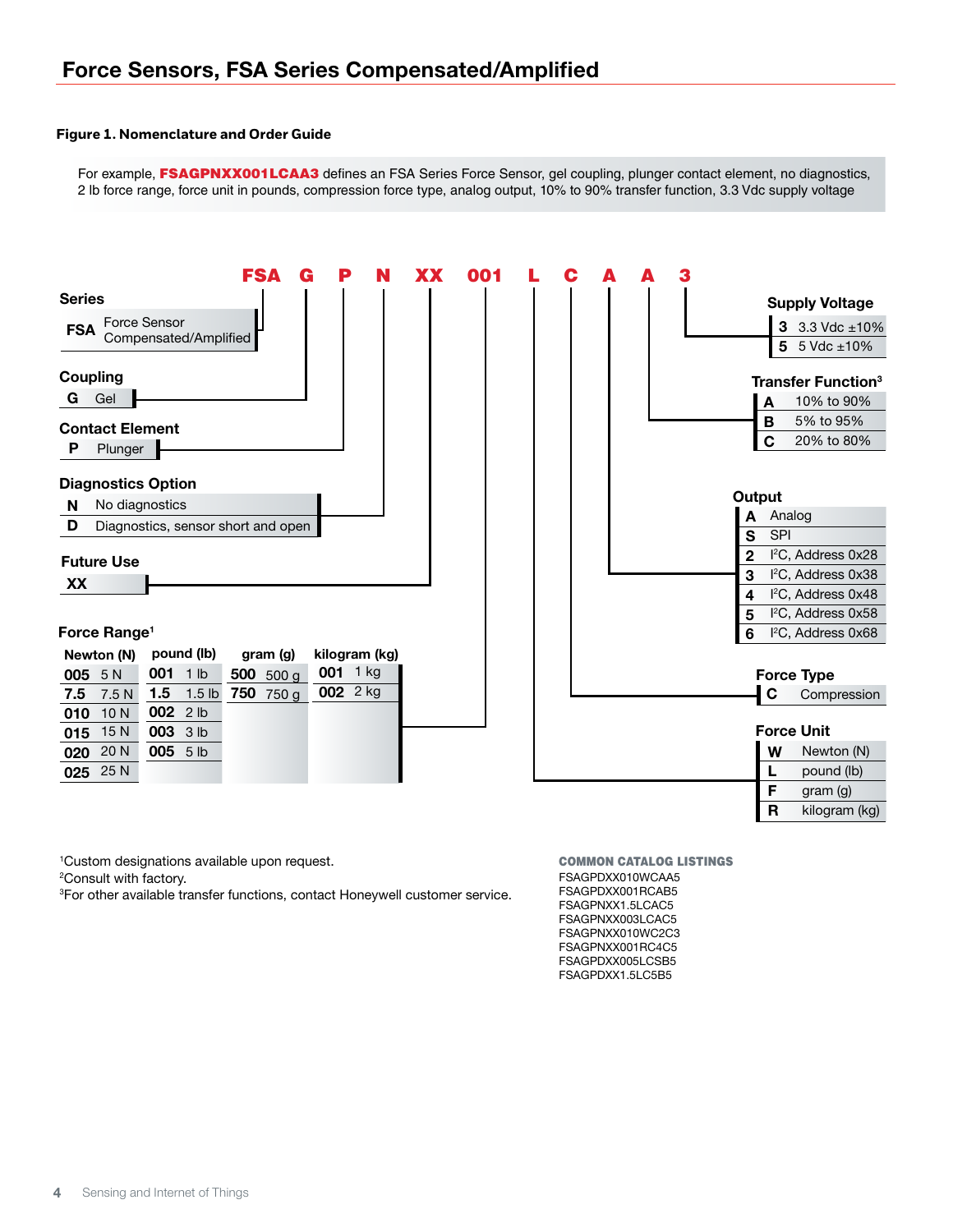#### **Figure 2. Transfer Function Limits1**

#### **Analog Version**





#### **Digital Version**



<sup>1</sup>Transfer Function "A" is shown. See Figure 1 for other available transfer function options.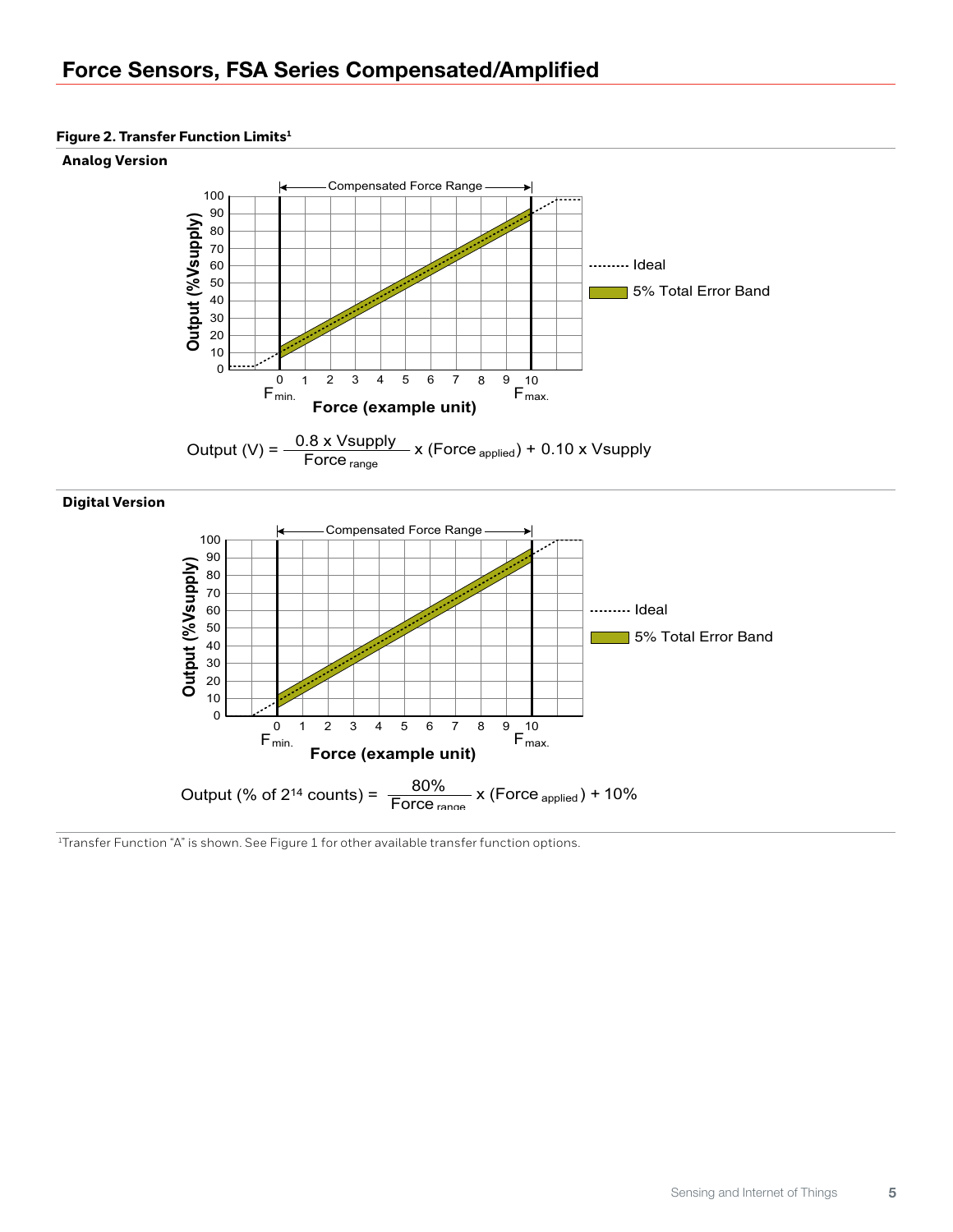## Force Sensors, FSA Series Compensated/Amplified

#### **Figure 3. Mounting Dimensions (For reference only: mm/in.)**

#### **Analog version**





| <b>Function</b> | Pin 1           | Pin <sub>2</sub> | Pin <sub>3</sub> |
|-----------------|-----------------|------------------|------------------|
| analog          | <b>V</b> supply | Vout             | GND              |



| <b>Function</b> | Pin 1 | Pin <sub>2</sub>    | Pin <sub>3</sub> | Pin 4       | Pin <sub>5</sub> |
|-----------------|-------|---------------------|------------------|-------------|------------------|
| <b>SPI</b>      | GND   | V <sub>supply</sub> | SS               | <b>MISO</b> | sci k            |
| $1^2C$          | GND   | supply              | N/C              | SDA         |                  |

**Digital version**